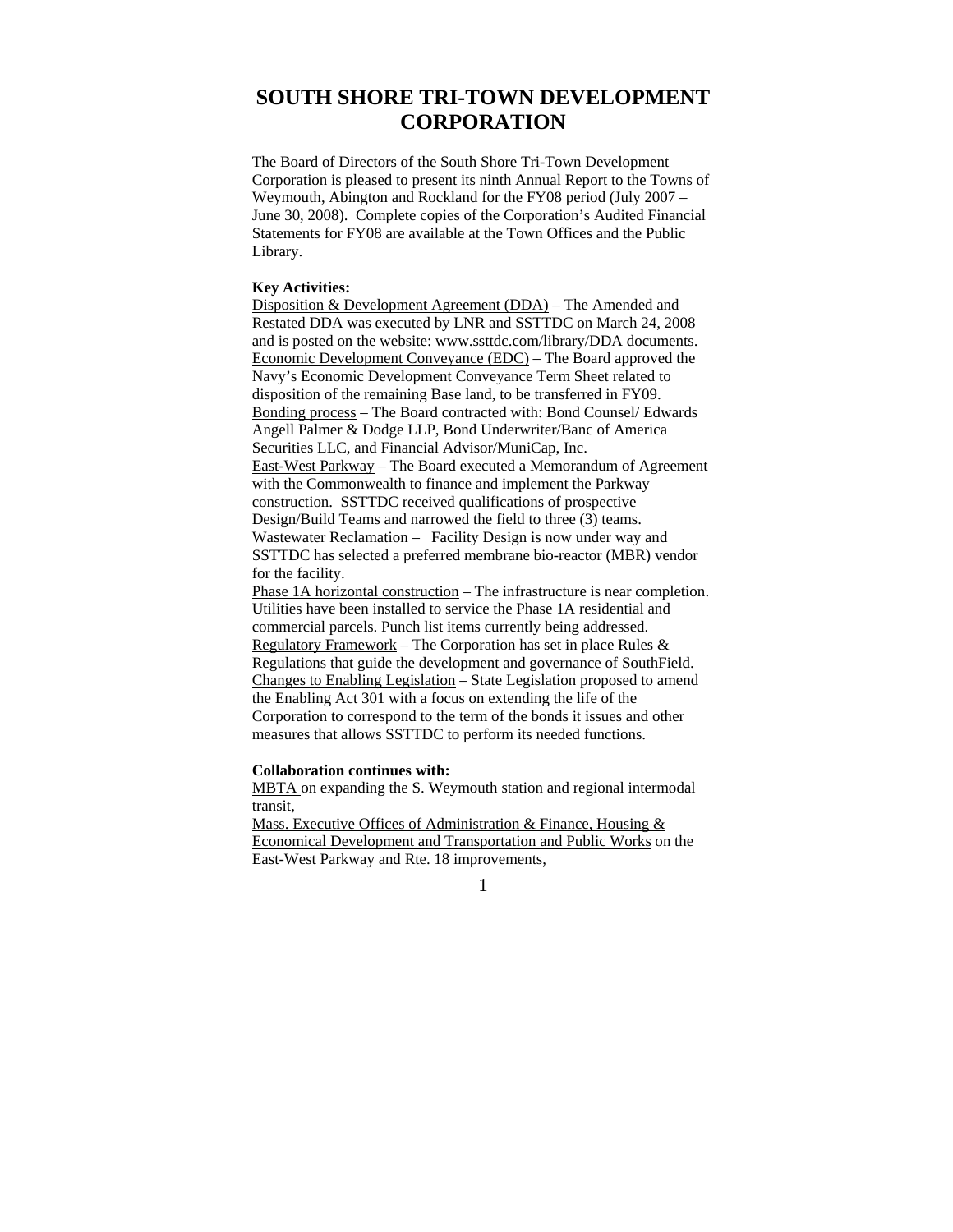Natural Heritage, DEP & U. S. Army Corps of Engineers on site-wide permitting and the East-West Parkway,

U. S. Coast Guard on the relocation of the Buoy Depot, DEP and Water Pollution Abatement Trust on state revolving fund

opportunities,

Mass. Dept. of Revenue on the SSTTDC Municipal Tax Plan,

Governor Patrick's office for state assisted financing for the SouthField project, a Designated Growth District,

Mass. Office of Business &Technology - for Fiscal Year Implementation Grant,

NAVY, EPA & DEP on remaining land transfer and site remediation.

### **Milestones**

- Improvements to Shea Memorial Drive entrance at Rte. 18,

 - Approval of first definitive subdivision application and development plan (Phase 1A),

 - Certificate on the Final Environmental Impact Report (FEIR) issued by Secretary of Energy & Environmental Affairs,

 - Construction of LNR's Marketing Center – First new vertical construction on the former base; first building and occupancy permits issued by SSTTDC,

 - Certificate on the Notice of Project Change (NPC) issued April 11, 2008, due to extended interim water and wastewater services,

#### **Board of Directors**

 - Weymouth Representative, Robert Terravecchia attended his final Board of Director meeting in March and Mayor Kay appointed David Chandler to fill the vacancy.

 - Weymouth Representative, Colin McPherson attended his final Director's meeting on June  $30<sup>th</sup>$  and Mayor Kay appointed Jeffrey Wall to fill the vacancy.

 - Rockland Representative, John Rogers stepped down from the Board in April (Rockland Election Day) and the seat remained vacant to the end of the fiscal year.

 - Abington Representative, James W. Lavin was reappointed to a third term on the Board by the Abington Selectmen.

# **Executive Director**

 In April, Executive Director Terry Fancher announced his intention to step down on June  $30<sup>th</sup>$ . He remained until July 31, 2008 and SSTTDC is in the process of selecting his replacement.